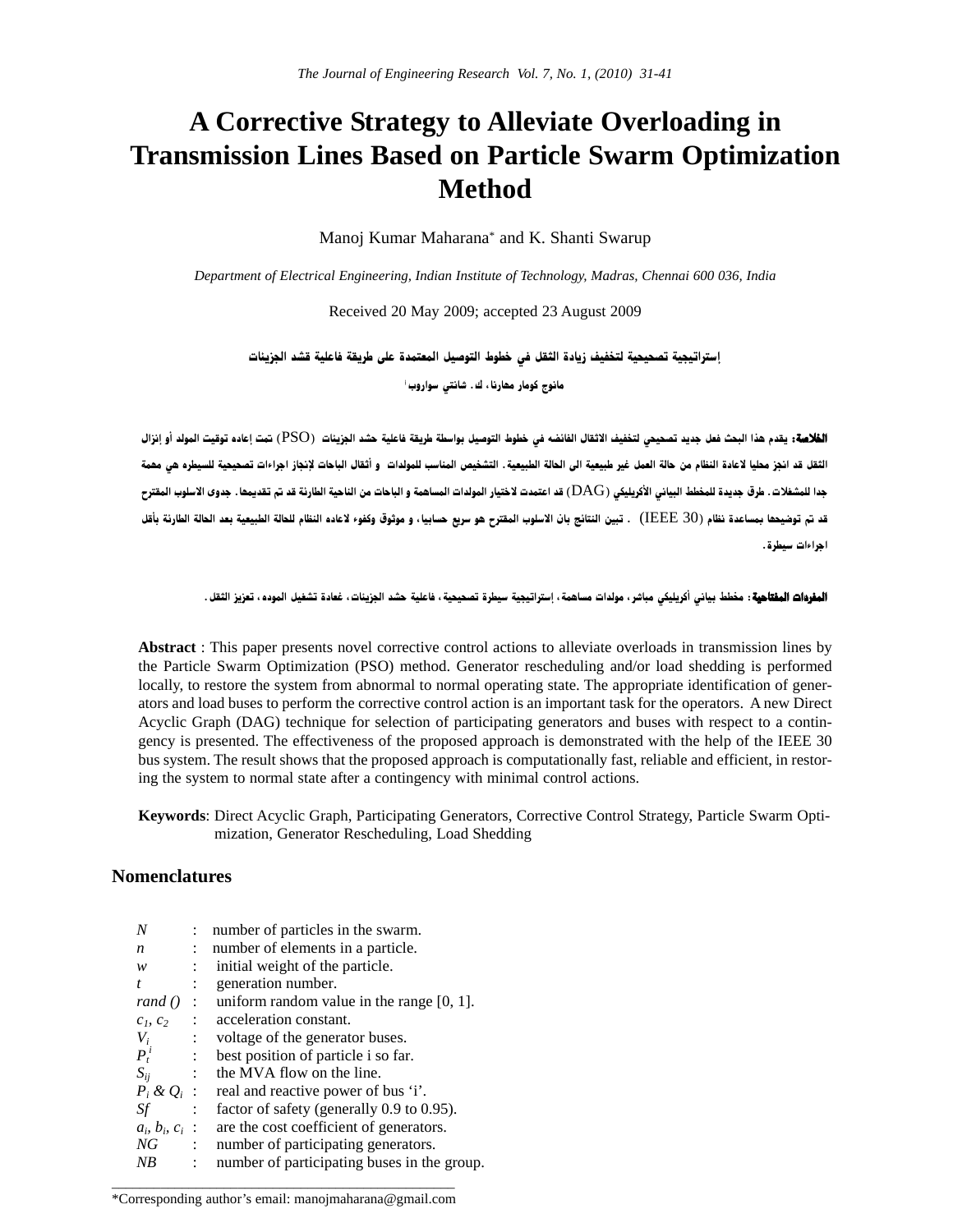| NL       |                            | : number of lines in the group.                                                                                                                   |
|----------|----------------------------|---------------------------------------------------------------------------------------------------------------------------------------------------|
| $P_{gi}$ | $\mathcal{L}^{\text{max}}$ | real power generated by the generator 'i'.                                                                                                        |
|          |                            | $P_d \& P_L$ : are the total demand and loss of the system.                                                                                       |
|          |                            | $G_{ij} \& B_{ij}$ : conductance and susceptance of the line ' i to j'.<br>$P_i^{i \cdot g}$ : global best position of particle in the population |
|          |                            | global best position of particle in the population.                                                                                               |
|          |                            | $K_1, K_2, K_3$ : the penalty factors (normally large positive real value).                                                                       |

# **1. Introduction**

When a major power system disturbance occurs, protection and control actions are required to stop the power system's degradation. The aim of corrective control strategy is to avoid cascading outages or system collapse, and to maintain system reliability. The selection of generators and load buses for corrective control action is a crucial task for the system operator. A fast identification of the participating generators, load buses and a proper control action are essential for secure and reliable operation of a power system. Under this condition, a minimum number of control actions like rescheduling of generators/load shedding for the participating generators and loads are efficient for the affected power system.

In literature many methods for transmission line overload alleviation via corrective strategies have been report ed. Alleviation of line overloads by generator rescheduling/load shedding based on Redial Basic Function (RBF) neural network is reported by Ram *et al*. (2007). Conjugate gradient technique to minimize the line overloads in conjunction with the local optimization is given by Shandilya *et al*. (1993). There are several publications available that describe direct methods of line overload alleviation using generation rescheduling and load shedding (Talukdar *et al.* (2005); Medicheral *et al*. (1981); Chan *et al*. (1979) and Christie *et al*. (2000). In these methods the system operator has no choice over the selection of the generators or tagged buses to alleviate the overloads.

Relative-Electrical-Distance-based (RED-based) real power rescheduling for the participating generators to alleviate overload of lines is proposed by Yesuratnam *et al*. (2007), whereas multi-objective-PSO-based generator rescheduling/load shedding for alleviation of overload in a transmission network is proposed by Hazra *et al*.; (2007). Sensitivity-optimized-based participating generator selection and alleviating overloads by rescheduling generators is proposed by Dutta *et al*.; (2008). In this type of control, all the generators in a system may be divided into two groups, but in practical cases some generators do not supply power to the congested lines. In such cases, all the generators are handled unnecessarily, increasing the complexity of the control strategy. The Optimal Power Flow (OPF) technique is the most accurate method for overload alleviation. However, OPF calculation is computationally expensive and time-consuming.

The main intent of the paper is to propose a technique to identify the participating generators for corrective control actions. In this DAG is used to identify the participat

ing generators and load buses for generator rescheduling/load shedding. With respect to the contingency, the participating generators are classified into two groups based on the power flow directions. Generation in one group of generators is increased while in the other group it is decreased. Generators which are contributing to the contigency line (generator flows contributing to the contingency line) to the contingency line identified as the Generator Decrease (GD) group and the generators which are not contributing to the contingency line are categorized as the Generator Increase (GI) group. The corrective control strategy is modeled as an optimization problem. From the literature it has been found that the Particle Swarm Optimization (PSO) method proposed by Kennedy and Eberhart (1995) is robust and fast in solving non-linear, non-differentiable problems. The corrective control action for overload-alleviation is a PSO-based-generatorrescheduling and/or load-shedding method applied to the GI and GD groups. The proposed corrective control action provides an optimal solution of generator-rescheduling and load-shedding which would bring back the system to normal state.

# **2. Graph Theoretic Approach**

In a power system, all generators do not supply power to all loads. The generators which supplying power to a particular load can be identified easily by graph theory. Graph theory converts the entire power system into a unidirectional hierarchical structure, based on the power flow contribution from the generators to the loads. Graph theory organizes the buses and lines of the network into a homogeneous group according to the concept of 'reach of a generator', 'generator area' and 'links'. The homogeneous group is called the direct acyclic graph (DAG) and it is unidirectional in nature.

# *2.1 Directed Acyclic Graph (DAG)*

A graph is a set of nodes and a set of edges. A cycle is a path with the same node at the beginning and the end. An acyclic graph is a graph with no path that starts and ends at the same node. A directed acyclic graph (DAG) contains no cycles; this means that if there is a route from node 'a' to node 'b', then there is no way back.

#### *2.1.1 Reach of a Generator (ROG):*

The reach of a generator is defined as the set of buses which are reached by power produced by that generator.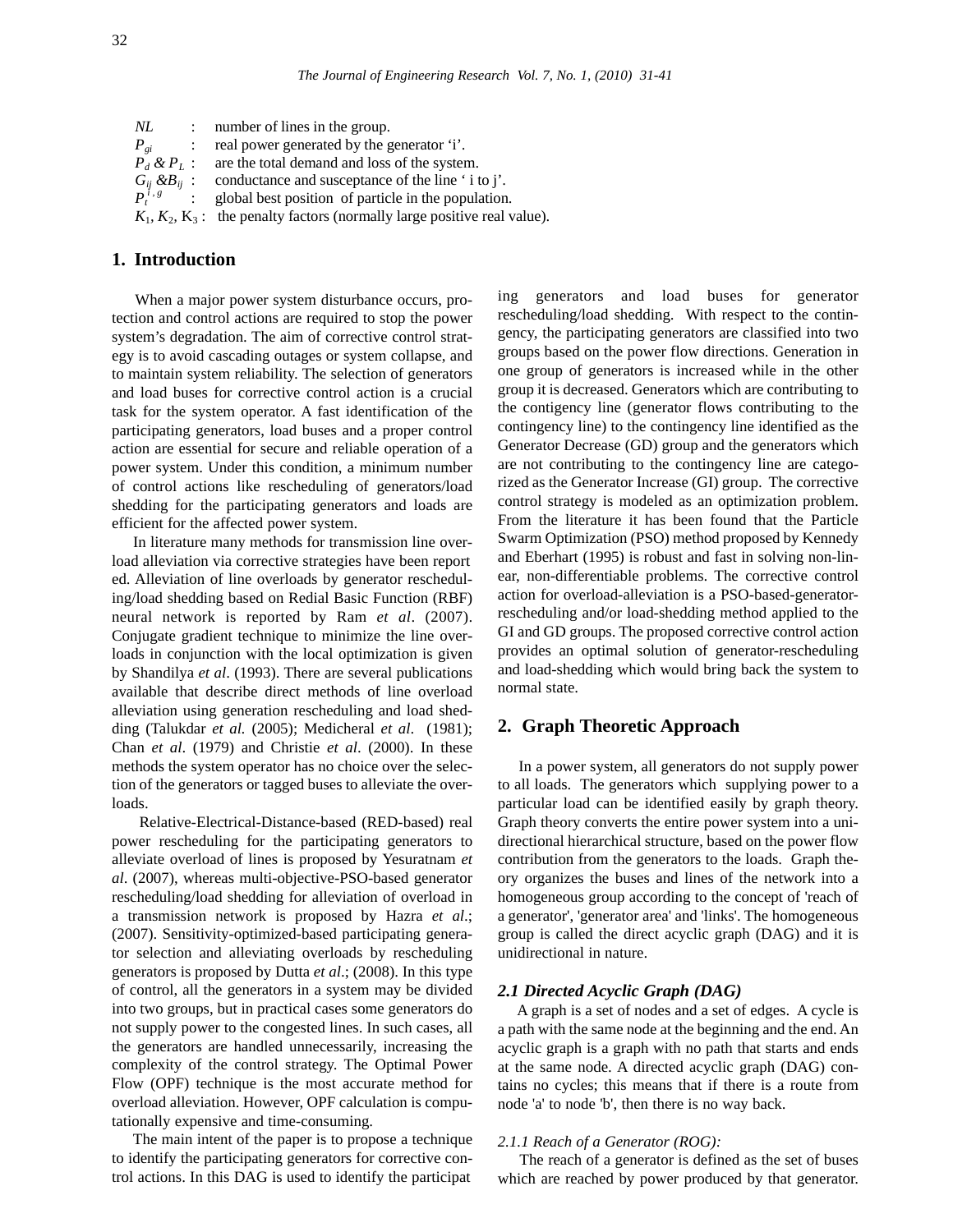Power from a generator reaches a particular bus if it is possible to find a path through the network from the generator to the bus for which the direction of travel is always consistent with the direction of the flow as computed by a power flow program or a state estimator proposed by Bialek; (1996) and Kirschen *et al*. (1997). For large systems, the reach of a generator (ROG) can be determined using the algorithm, explained in the flowchart shown in Fig. 1.



**Figure 1. Flow Chart for Reach of a Generator (ROG)**

#### *2.1.2 Generator Area (GA):*

The generator area is defined as a set of contiguous buses supplied by the same generator. Unconnected sets of buses supplied by the same generator are treated as separate generator area. A bus therefore belongs to one and only one generator area. The rank of generator area is defined as the number of generators supplying power to the buses. It can never be lower than one or higher than the number of generators in the system. For networks of a more realistic size, the generator area can be determined using the algorithm which is explained in the flowchart shown in Fig. 2.

### *2.1.3 Links:*

Having divided the buses into generator areas, each branch is either internal (*ie*. it connects two buses which are part of the same generator area) or external (*ie*. it connects two buses which are part of different generator area) to a generator area. One or more external branches connecting the different generator area will be called a link. It is very important to note that the actual flows in all the branches of a link are all in the same direction. Furthermore, this flow in a link is always from a generator areas of rank N to a generator area of rank M where M is always strictly greater than N.



**Figure 2. Flowchart for Generator Generator Area (GA)**

The construction of DAG with the help of ROG, GA and links will be understood easily by an example given below. For example consider a 6-bus 11-line system. Figure 3(a) shows the real power flows from generator to load. By definition the ROG of generator  $G_1$  encompasses all the buses generator  $G_2$  includes buses 2, 3, 4, 5, 6 and the ROG of generator  $G_3$  includes buses 3, 5 and 6. Bus 1, which is supplied by generator  $G_1$  only comes under Generator area  $GA_1$  and the rank is one as only  $G_1$ power to it. Similarly buses 2 and 4 come under generator area  $GA_2$  and the rank is 2 as power is supplied by both generator  $G_1$  and  $G_2$ . Buses 3, 5 and 6 come under generator area  $GA_3$  and these buses are supplied power from all the three generators, so their rank is 3. Lines 1-2 and 1-4 are links between generator areas  $GA_1$  and  $GA_2$ , whereas lines 2-3, 2-5, 2-6 and 4-5 are links between generator area  $GA_2$  and  $GA_3$ . The line 1-5 is the link between generator areas  $GA_1$  and  $GA_3$ . The DAG for a six-bus system is shown in Fig. 3(b).

#### **3. Particle Swarm Optimization (PSO)**

PSO is a simple and efficient population-based optimization method proposed by Kennedy and Eberhart (1995). PSO is motivated by social behavior of organisms such as fish-schooling and bird-flocking. In PSO, potential solutions called particles fly around in a multidimensional problem space. A population of particles is called a swarm. Each particle in a swarm flies in the search space towards the optimum or a quasi-optimum solution based on its own experience, experience of nearby particles, and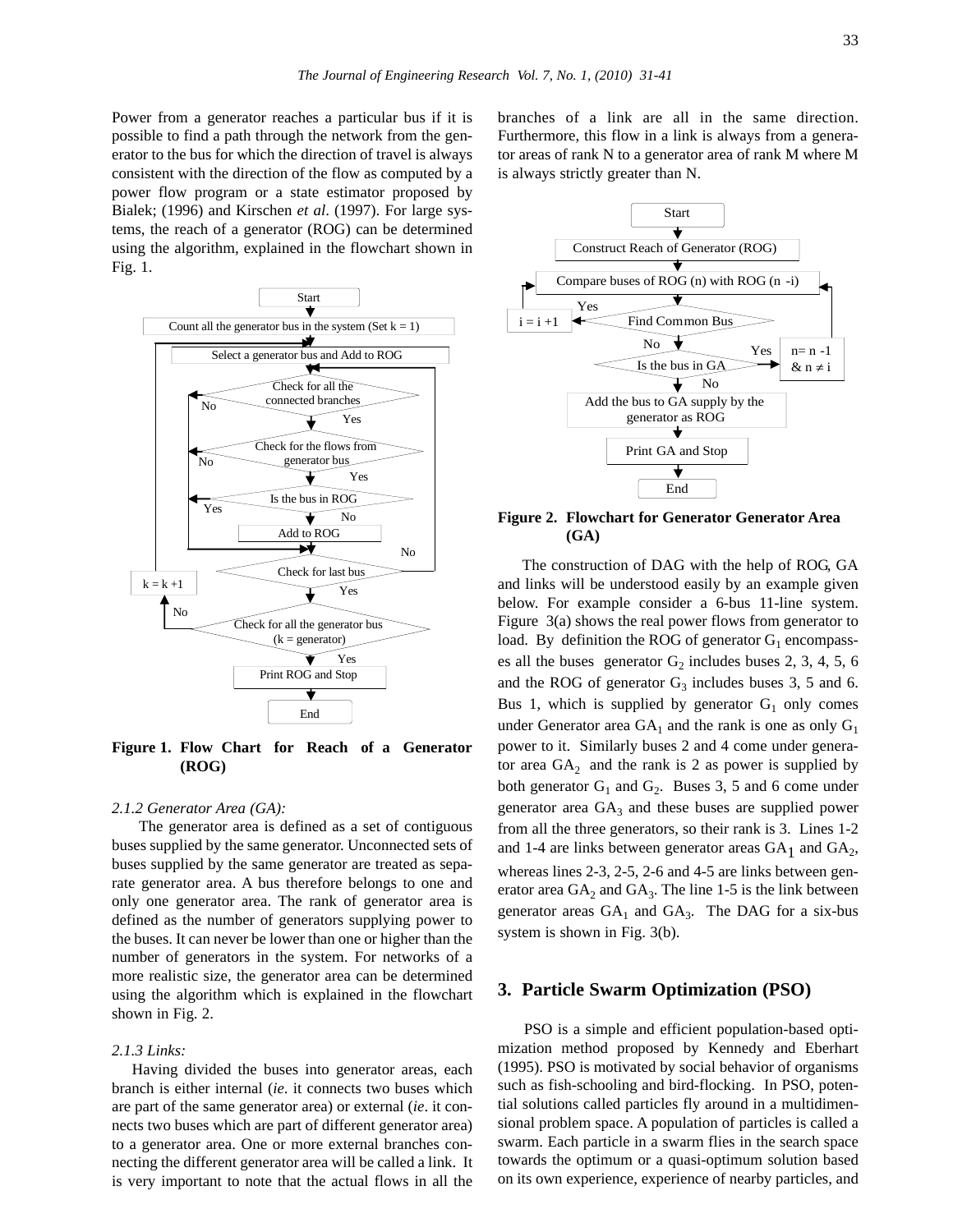

**Figure 3. (a) Flow diagram of six bus system (b) DAG of six bus system**

global best position among particles in the swarm. Let us define a search space S as n-dimension while the swarm consists of N particles. At time t, each particle i has its position defined by  $X_i^i = \{x_1^i, x_2^i, ..., x_n^i\}$  and a velocity defined by  $V_t^i = \{v_1^i, v_2^i, ..., v_n^i\}$  in variable space S. The position and velocity of each particle change with time. The velocity and position of each particle in the next generation (time step) can be calculated as

$$
V_{t+1}^i = w \times V_t^i + c_1 \times \text{rand()} \times (P_t^i - X_t^i)
$$
  
+ 
$$
c_2 \times \text{rand()} \times (P_t^{i,s} - X_t^i)
$$
 (1)

$$
X_{t+1}^i = X_t^i + V_{t+1}^i \quad i = 1, 2, \dots, N
$$
 (2)

The acceleration constant  $c_1$  called cognitive parameter pulls each particle towards local best position whereas constant  $c_2$  (called social parameter) pulls the particle towards a global best position. Usually  $c_1$  and  $c_2$  range from 0 to 4 given in PSO Tutorial. [Online].

The inertia weight *w* is an important factor for the PSO's convergence. It is used to control the impact of the previous history of velocities on the current velocity. A large inertia weight factor facilitates global exploration (*ie*. searching of a new area) while a small weight factor facilitates local exploration. Therefore, it is wise to choose a large weight factor for initial iterations and gradually reduce the weight factor in successive iterations given by Bhaskar *et al*. (2008). This can be done by using

$$
w = w_{\text{max}} - \frac{w_{\text{max}} - w_{\text{min}}}{iter_{\text{max}}} \times iter
$$
 (3)

where  $w_{max}$  and  $w_{min}$  are maximum and minimum weight, respectively, *iter* is iteration number, and *iter<sub>max</sub>* is maximum iteration allowed.

With no restriction on the maximum velocity  $(V_{max})$  of the particles, velocity may move towards infinity. If *Vmax*



is very low, the particle may not explore sufficiently, and if *Vmax* is very high, it may oscillate about optimal solution. Velocity clamping effect has been introduced to avoid the phenomenon of "swarm explosion". In the proposed method, velocity is controlled within a band as

$$
V_{\max, t} = V_{\max} - \frac{V_{\max} - V_{\min}}{iter_{\max}} \times iter
$$
 (4)

where  $V_{max,t}$  is maximum velocity at generation t, and  $V_{max}$ and  $V_{\text{min}}$  are initial and final velocity, respectively.

# **4. Mathematical Formulation for Corrective Control Strategy**

The corrective control strategy by generator rescheduling/load shedding has been divided into two groups (GD and GI) of optimization problems below.

#### *4.1 Modeling for Generator Decrease (GD) Group*

In the Generator Decrease group, the goal is to reduce the generation with respect to load such that the bus voltage constraints are within the limits. This problem can be solved by classical economic load dispatch with lineflow and voltage limits as constraints. The objective of the constrained economic dispatch problem (*ie*. voltage and line flow constraints) is to determine the most economic loading of the generators such that the load demand in the GD group are within their limits. The objective is to determine the optimal set of generation  $P_{gi}$  ( $i=1,2, \ldots NG$ ) so as to minimize the total cost of generation  $"F_t"$  given by

Minimize 
$$
f(x) \approx F_t = \sum_{i=1}^{NG} (a_i P_{gi}^2 + b_i P_{gi} + c_i)
$$
 (5)

Subject to Equality constraints

$$
g(x) = 0 \approx \sum_{i=1}^{NG} (P_{gi}) - P_d - P_L = 0
$$
 (6)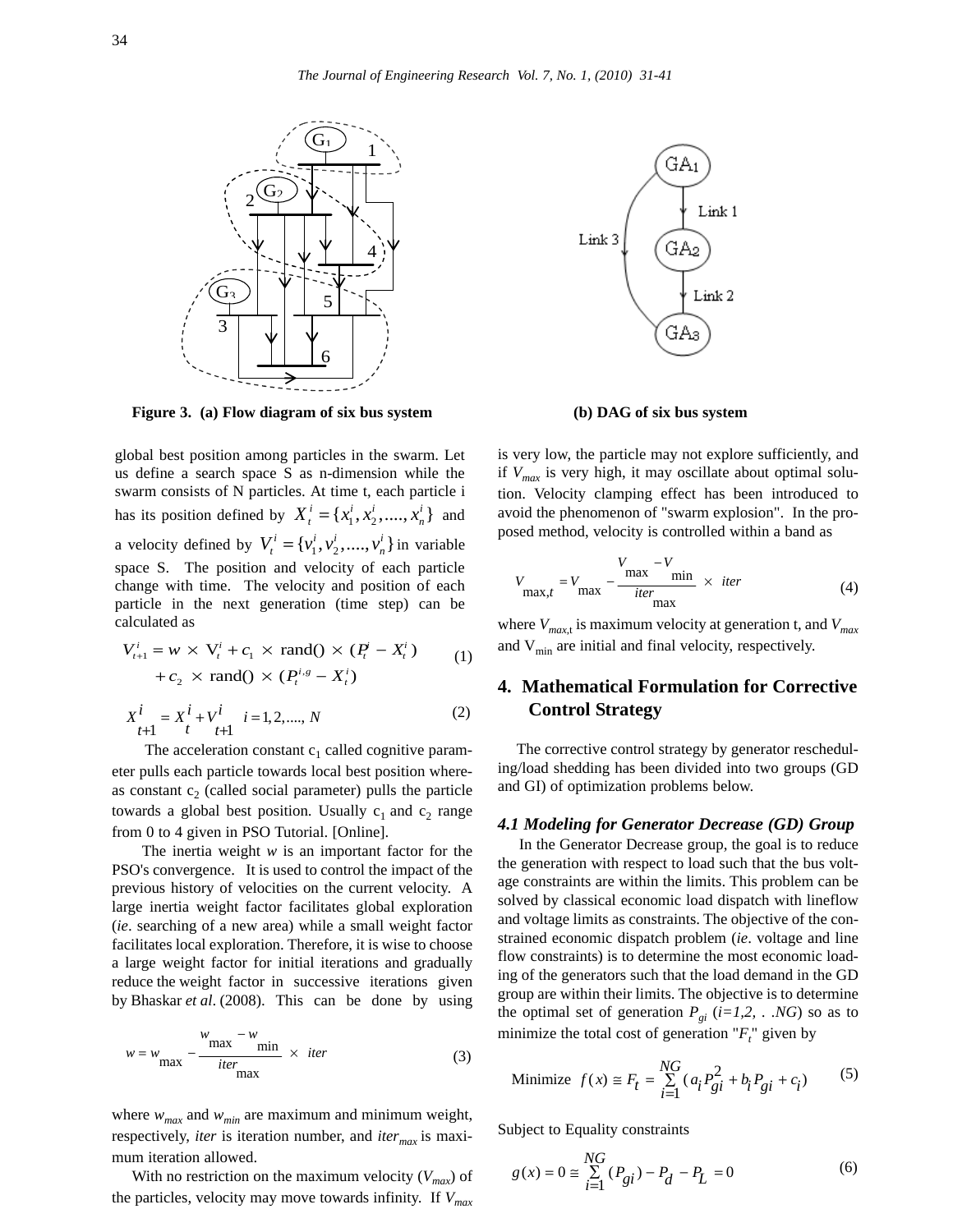Inequality constraints

$$
h(x) \leq 0 \cong \begin{bmatrix} P_{gi}^{\min} \leq P_{gi} \leq P_{gi}^{\max} \\ V_i^{\min} \leq V_i \leq V_i^{\max} \\ S_{ij} \leq S_{ij}^{\max} \end{bmatrix} \tag{7}
$$

Fitness function  $F^*$ <sub>t</sub> used in PSO for this group is formulated including all the constraints as follows.

$$
F_t^* = F_t + K_1 \sum_{i=1}^{NB} (V_{Li} - V_{Li}^{Lim})^2 + K_2 \sum_{j=1}^{NL} (S_{ij} - S_{ij}^{max})^2
$$
  
+  $K_3 (P_{Slack} - P_{Slack}^{\text{Lim}})^2$  (8)

#### *4.2 Modeling for Generator Increase (GI) Group*

The aim of the Generator Increase group is to increase the generation within the generator limits so as to meet the demand, and if not possible, switch to load-shedding. As generation increases in this group, there may be an overload in some of the lines. Alleviation of overloads in the GI group can be formulated as an optimization problem as follows:

The objective function

$$
f(x) = 0 \approx \sum_{ij \in all} (S_{ij} - S_{ij}^{\text{max}} \times \text{Sf})^2 = 0
$$
 (9)

Subject to Equality constraints:

$$
g(x) = 0 \equiv \begin{pmatrix} P_i - \sum_{j \in all} G_{ij} v_i^2 - v_i v_j [G_{ij} \cos(\theta_i - \theta_j)] \\ + B_{ij} \sin(\theta_i - \theta_j)] = 0 \\ Q_i + \sum_{j \in all} B_{ij} v_i^2 + v_i v_j [B_{ij} \cos(\theta_i - \theta_j)] \\ - G_{ij} \sin(\theta_i - \theta_j)] = 0 \end{pmatrix}
$$
(10)

Inequality constraints:

$$
h(x) \le 0 \equiv \begin{cases} P_i^{\min} \le P_i \le P_i^{\max} \\ Q_i^{\min} \le Q_i \le Q_i^{\max} \\ V_i^{\min} \le V_i \le V_i^{\max} \end{cases}
$$
(11)

The fitness function  $F^*$ <sub>t</sub> used in PSO for this group is formulated as follows:

$$
F_t^* = \sum_{j=1}^{NL} (S_{ij} - S_{ij}^{\text{max}} \times \text{Sf})^2 + K_1 \sum_{i=1}^{NB} (V_{Li} - V_{Li}^{Lim})^2
$$
\n(12)

# **5. Algorithm for Proposed Corrective Control Strategy**

To alleviate line overloads due to contingency of one or more lines in the system, the following sequence of control actions is expected from the operator.

- 1. Decrease the bus power injections at the sending end bus of the contingency line. This is incorporated by decreasing the generation at this bus and/or at the buses feeding power to it.
- 2. Maintain the bus power injections constant at the receiving end bus of the contingency line by increasing the generation at this bus and/or at the buses feeding power to it.
- 3. If the load demand is not met satisfying all the line constraints, then curtail the load at the receiving-end participating loads to which power is being fed from this bus.

Based on Powerflow/state estimation results the pre and post-contingency DAG are constructed, and GD and GI groups are identified, by comparing the pre-and-postcontingency generator areas. The generator rescheduling and/or load shedding optimization problems for the GD and GI group are solved by a PSO technique. Adjustment of generation and loads for the participating generators and load buses obtained from the PSO technique are the corrective control actions for the alleviation of overloads. In the GD group, adjust the generation to a load within minimum generation cost, in the GI group, adjust the generation and load such that there are no overloads in any lines in this group. The implementation procedure of the proposed algorithm is given below.

**Step 1**: Initialize randomly the individual of the population according to the limits of each generating unit (except a slack bus) including individual dimensions, searching points and velocities. The new velocity strategy equation is formulated and the maximum and minimum velocity limits of each individual are calculated using (13) and (14)

$$
V_d^{\max} = \left(\frac{P_d^{\max} - P_d^{\min}}{2}\right) \times \beta \tag{13}
$$

$$
V_d^{\min} = -\left(\frac{P_d^{\max} - P_d^{\min}}{2}\right) \times \beta \tag{14}
$$

Where  $P_d^{\text{max}} = \sum_{i=1}^{n} P_i^{\text{max}}$  $P_d^{\text{max}} = \sum_{i=1}^n P_i$  $=\sum_{i=1}^{n} P_i^{\text{max}}$  and  $P_d^{\text{min}} = \sum_{i=1}^{n} P_i^{\text{min}}$  $=\sum_{i=1} P_i^{\rm mm}$ i= 1, 2,... n (number of generators) and  $\hat{a} = 0.01$  a

smaller value for smooth convergence.

**Step 2**: Compute the slack bus generator vector, losses and line flows using Newton-Raphson load-flow method for the above generators.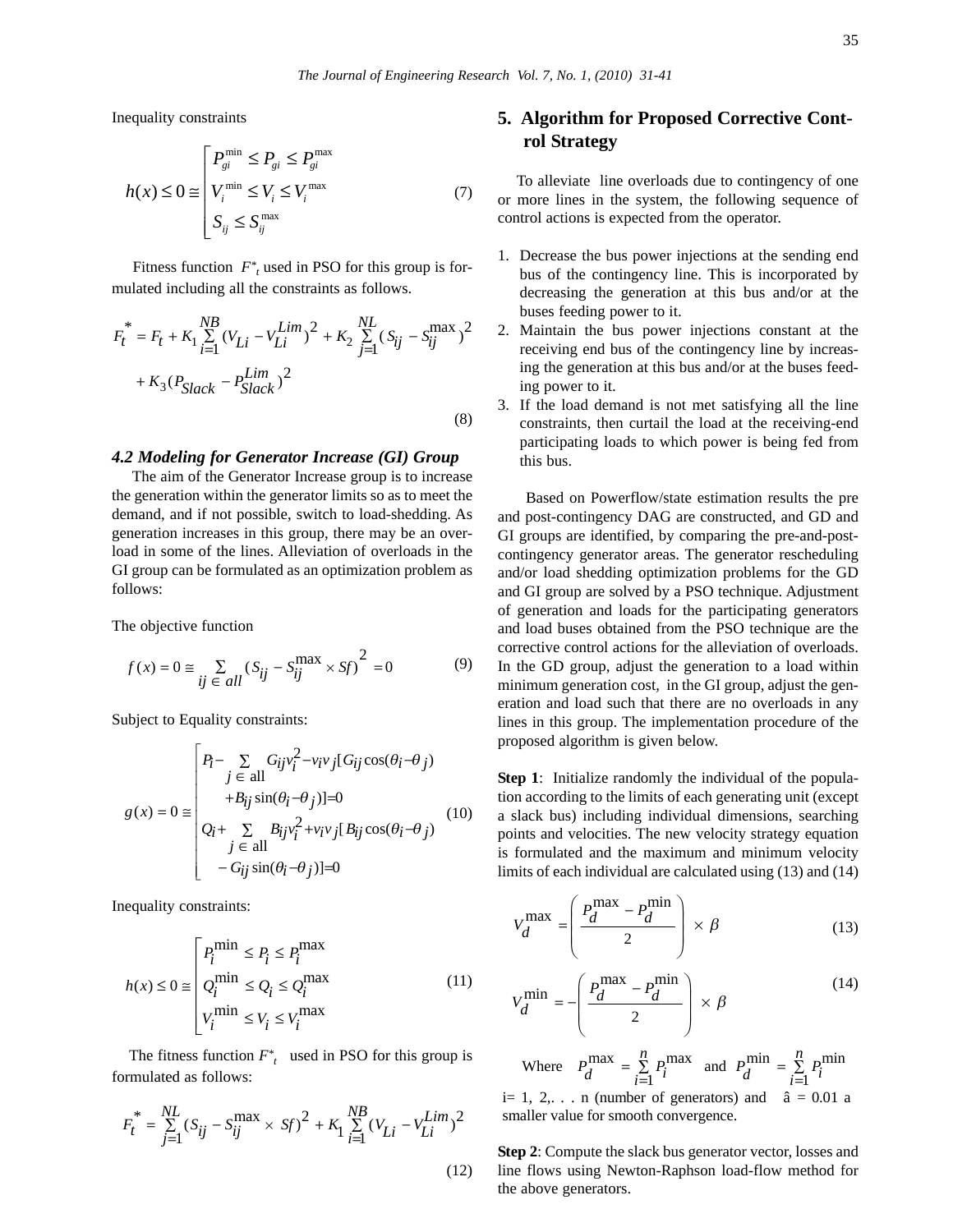**Step 3**: To account for slack unit limit violation, and voltage limit violation, the total operating cost is augmented by non-negative penalty terms  $K_1$ ,  $K_2$  and  $K_3$ . Calculate augmented cost  $F^*$ <sub>t</sub> using (8) for GD group and (12) for GI group.

**Step 4**: Among the population, the minimum augmented fuel cost value is taken as the best value. The best-augmented fuel cost value in the population is denoted as the Gbest. Remaining individuals are assigned as the Pbest.

**Step 5**: Modify the velocity V of each individual real power-generating unit  $P_{gi}$  using (1).

**Step 6**: Check the limits on velocity using (15)

If 
$$
V_{id}^{(t+1)} > V_d^{\text{max}}
$$
, then  $V_{id}^{(t+1)} = V_d^{\text{max}}$   
If  $V_{id}^{(t+1)} < V_d^{\text{min}}$ , then  $V_{id}^{(t+1)} = V_d^{\text{min}}$  (15)

**Step 7:** Modify the member position of each individual  $P_{qi}$  using (16).

$$
P g_{id}^{(t+1)} = P g_{id}^{(t)} + V_{id}^{(t+1)}
$$
 (16)

**Step 8**:  $Pg_{id}^{(t+1)}$  must satisfy the capacity limits of the generators and are given by (17)

If 
$$
Pg_{id}^{(t+1)} > Pg_{id}^{\max}
$$
, then  $Pg_{id}^{(t+1)} = Pg_{id}^{\max}$   
If  $Pg_{id}^{(t+1)} < Pg_{id}^{\min}$ , then  $Pg_{id}^{(t+1)} = Pg_{id}^{\min}$  (17)

**Step 9**: Modified member positions in step 8 are taken as the initial value for the N-R load-flow method. Compute slack bus power and line-flows using the N-R load flow method.

**Step 10**: Calculate the augmented fuel cost using (8) for the GD group and (12) for the GI group. Gbest and Pbest values are assigned. If the Gbest value is better than Gbest value in Step 4 then current value is set to Gbest. If the present Pbest value is better than the Pbest value in Step 4, current value is set to Pbest.

**Step 11**: In the GD group if the iteration reaches the maximum go to Step 13, otherwise go to Step 4 and the Gbest and Pbest values obtained in Step4 are replaced by the latest Gbest and Pbest values acquired in Step 10. In the GI group if the iteration reaches the maximum and the solution does not converge, then go to step 12.

**Step 12**: Reduce the load using the load-reduction factor given in Eq. (18) and jump to Step 4 after replacing Gbest and Pbest values with the latest values obtained in Step 10.

Load Reduction Factor (LRF) =

Net Load at overload bus - Allowable Po wer to the bus

Total MVA Load

Present modified load  $= (1.LRF x \text{ Initial MVA}$  (18) load at the bus

**Step 13:** The latest Gbest value generated by the individual is the optimal generation for each unit, which is obtained by satisfying the reduced loads and all constraints in GI the group.

### **6. Simulation and Results**

 To verify the effectiveness of the proposed corrective control strategy, simulation was carried out on the IEEE 30 bus power system. The simulation was done in a 2.66 GHz Pentium IV, 512 MB RAM personal computer. Cost Coefficients and MW limits of the generators are given in Appendix A. The selection of contingency cases was considered randomly. The upper and lower limits of load bus voltages were taken as 1.05 p.u. and 0.95 p.u. respectively. The generator bus voltages were fixed to their specified values. Lineloading (MVA) limits of 125% of base case were considered. In the PSO-based optimization method, a population size of 10 with number of iterations limited to a maximum of 50 was taken. An increases in population size provides better optimal results sacrificing more computation time. PSO parameters  $c_1= 2.0, c_2= 2.1, w_{max} = 0.9, w_{min}= 0.4$  were selected from Hazra *et al*.; (2007) and Bhaskar *et al*.; (2008). For each test case, 50 independent trials were carried out. An acceptable variation from  $\pm 1\%$  to  $\pm 10\%$  is observed in few worst cases among the 50 trials.

### *6.1 Case 1: Outage of line 4-12 of IEEE 30 Bus*

The buses occupied by the generator areas for the base case and the changes of buses due to outage of lines 4-12 are given in Table-1. The base-case power-flow diagram indicating different generator areas is given in Fig. 4.

The base case Direct Acyclic Graph (DAG) acquired from Table 1 is shown in Fig.  $5(a)$ . The bus numbers occupied by the generator areas  $GA<sub>11</sub>$ ,  $GA<sub>13</sub>$  and  $GA<sub>Com</sub>$ are altered, there is no change of buses in the generator areas  $GA_1$ ,  $GA_2$ ,  $GA_5$ , and  $GA_8$  after the outage of line 4-12 as given in Table 1. Before outage the flows in the lines 4-12 are supplied from  $GA_1$  and  $GA_2$ . The generator areas  $GA<sub>1</sub>$  and  $GA<sub>2</sub>$  are considered as GD group where as generator areas  $GA_8$ ,  $GA_{11}$ ,  $GA_{13}$  and  $GA_{Com}$  are considered as the GI group as shown in Fig. 5(b).

The nature of PSO convergence characteristics for the GD and GI groups is shown in Fig. 6. The convergence time for the GD group varies from 1.93 sec to 2.2 sec and for the GI group it varies from 9.1 sec to 9.8 sec respectively.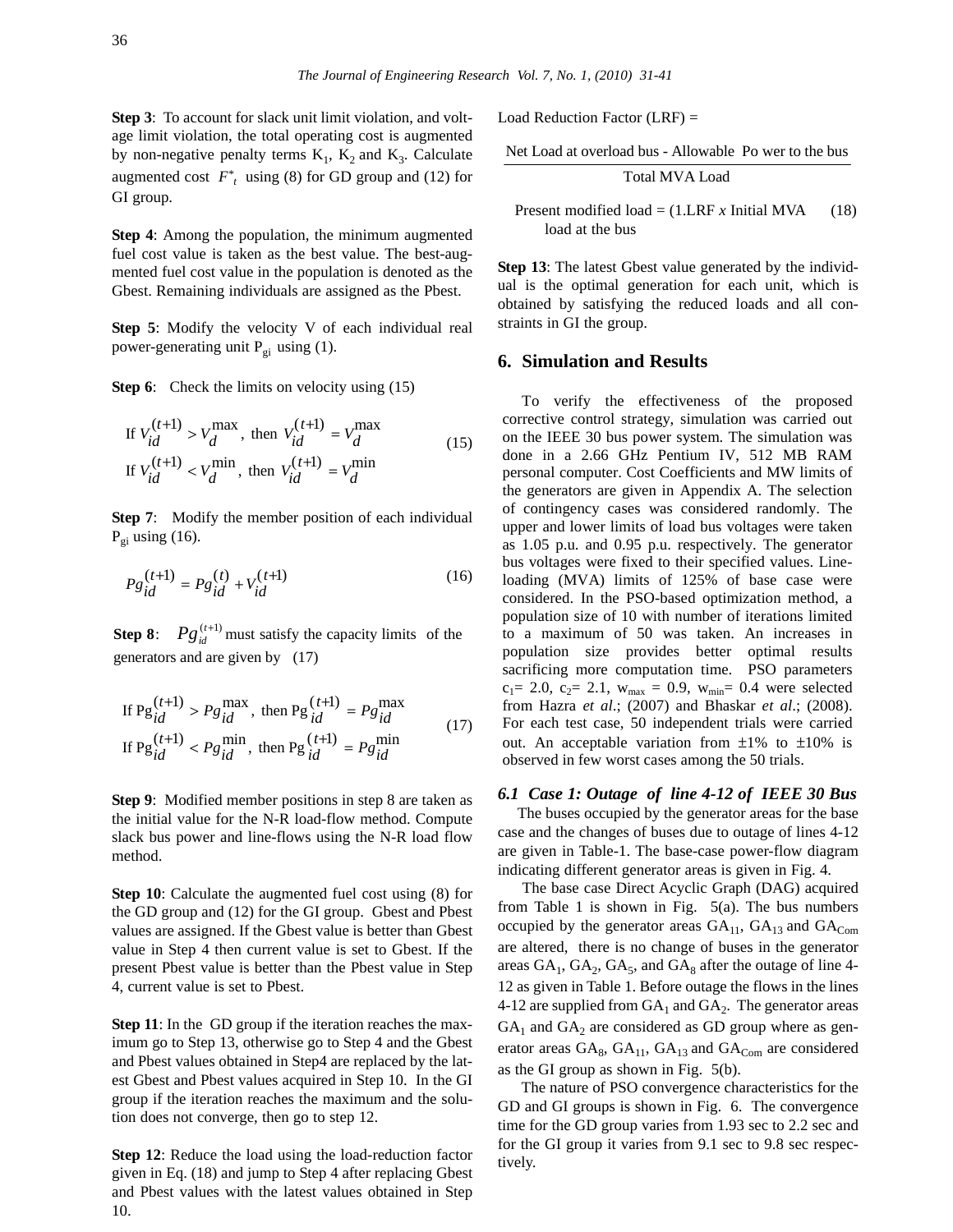| SI.<br>No. | <b>Generator</b><br>Area | <b>Bus Numbers</b><br>occupied<br>(base case) | <b>Bus Numbers</b><br>occupied<br>(after outage)<br>of line 4-12) |
|------------|--------------------------|-----------------------------------------------|-------------------------------------------------------------------|
| 1          | $GA_1$                   | 1, 3                                          | 1.3                                                               |
| 2          | GA <sub>2</sub>          | 2, 4                                          | 2, 4                                                              |
| 3          | GA <sub>3</sub>          | 6, 7, 8, 27-30                                | 6, 7, 8, 27-30                                                    |
| 4          | $\rm GA_{4}$             | 12-16, 18, 23                                 | 13                                                                |
| 5          | GA <sub>5</sub>          |                                               | 5                                                                 |
| 6          | $GA_{6}$                 | 9, 10, 11, 20-                                | 9, 10, 11, 16-                                                    |
|            |                          | 22                                            | 26                                                                |
|            | GA7                      | 17, 19, 24-26                                 | 12, 14, 15                                                        |

**Table 1. Buses occupied by generator areas for IEEE**

**30 bus system**



**Figure 4. Base case flow diagram indicating generator area of IEEE 30 bus system**



**Figure 5. (a) Base case DAG for IEEE 30 bus system**



**Figure 5. (b) DAG after outage of line 4-12**



**Figure 6. PSO convergence characteristics for outage of line 4-12**

Table-2 shows the results of the corrective control strategy of generator rescheduling/load shedding for the outage of line 4-12. It can be observed from Table-2 that the line flows after the occurrence of contingency (B) exceeds the MVA limits (A). The line overloading is removed by rescheduling generators 1, 2, 8, 11, 13 and a 30.13 MVA of load shedding, shared by load buses 12, 14-19, 23 and 24 respectively. The post-contingency flows (C) are within the MVA limits (A) after the control strategy as seen from Table-2. The pre-contingency and post-contingency voltage magnitudes after corrective control action are given in Table 3. From Table 3 it is observed that all load bus voltages are with in the voltage limits.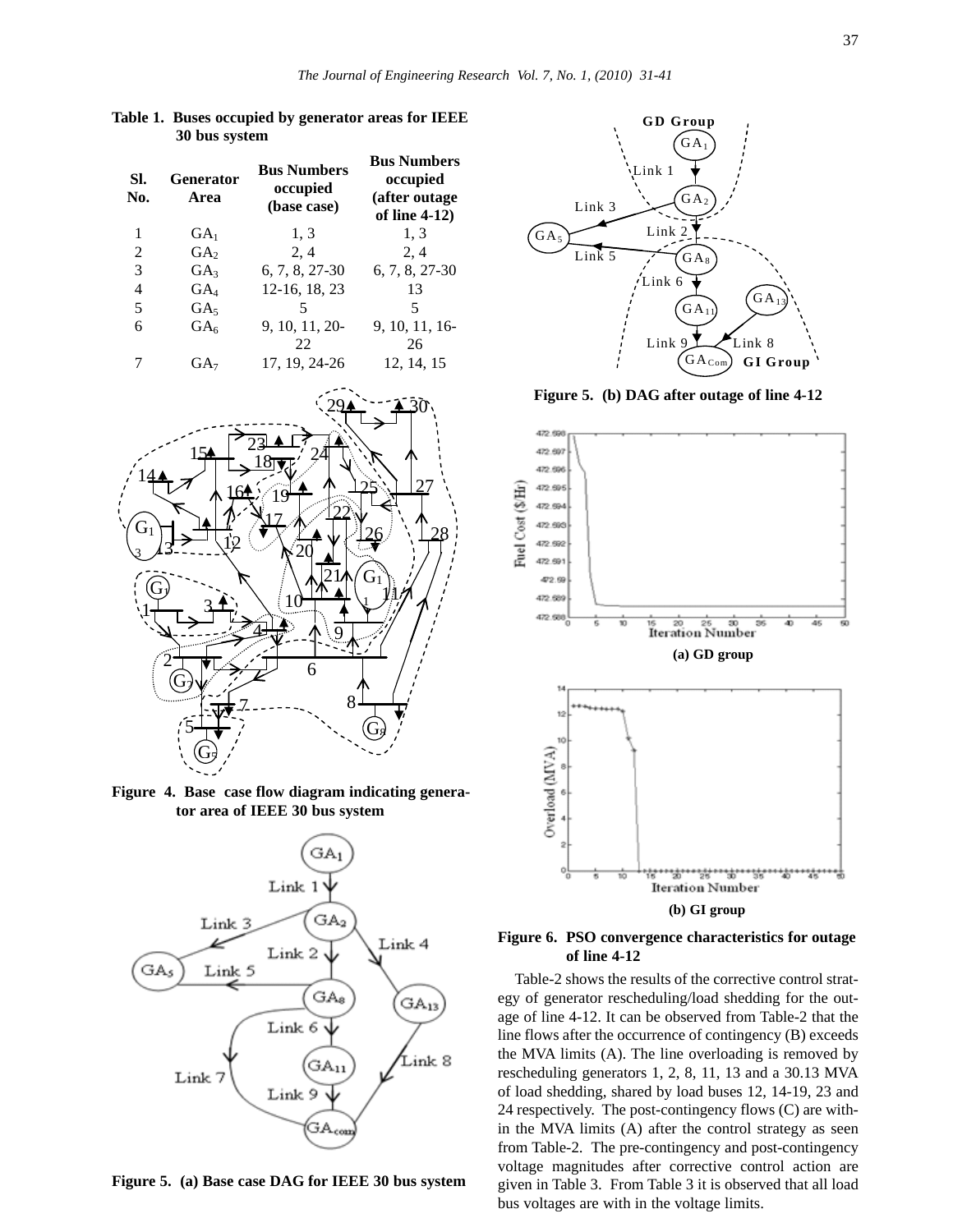| 1. Overload Condition |             |                                  |            |                      |                   |                |                      | 2. Corrective Control Strategies |                       |           |
|-----------------------|-------------|----------------------------------|------------|----------------------|-------------------|----------------|----------------------|----------------------------------|-----------------------|-----------|
| Line                  | (A)         | (B)                              |            | Generation           |                   |                | Load                 |                                  | (C)                   |           |
| $4 - 12$<br>out       | Max<br>Cap. | Contin<br>-gency<br><b>Flows</b> |            | Pre -<br>contingency | Control<br>action |                | Pre -<br>contingency | Control<br>action                | Post<br>cont.<br>Flow | Remarks   |
| Lines                 | <b>MVA</b>  | <b>MVA</b>                       | <b>Bus</b> | MW                   | MW                | <b>Bus</b>     | <b>MVA</b>           | MVA                              | <b>MVA</b>            |           |
| $4-6$                 | 48.23       | 62.68                            | $1*$       | 138.69               | 105.58            | $\overline{c}$ | 25.14                | 25.14                            | 46.35                 | 30.13     |
| $6-9$                 | 20.86       | 30.13                            | $2^*$      | 57.56                | 59.17             | 3              | 2.68                 | 2.68                             | 14.64                 | MVA load  |
| $6-10$                | 14.79       | 20.34                            | 5          | 24.56                | 24.56             | 4              | 7.77                 | 7.77                             | 12.09                 | shedding  |
| $9-10$                | 41.15       | 47.67                            | 8*         | 35.00                | 37.12             | 10             | 6.14                 | 6.14                             | 35.22                 | and there |
| 12-13                 | 23.38       | 28.34                            | $11*$      | 17.93                | 22.41             | $12*$          | 13.48                | 7.81                             | 20.73                 | are no    |
| $16-17$               | 5.11        | 9.56                             | $13*$      | 16.91                | 18.24             | $14*$          | 6.40                 | 3.71                             | 2.17                  | overload  |
| 18-19                 | 3.57        | 4.49                             |            |                      |                   | $15*$          | 8.57                 | 4.69                             | 0.78                  | in any    |
| 19-20                 | 9.09        | 13.77                            |            |                      |                   | $16*$          | 3.94                 | 2.28                             | 6.61                  | lines     |
| $10-20$               | 12.19       | 16.44                            |            |                      |                   | $17*$          | 10.71                | 6.21                             | 9.05                  |           |
| $10-17$               | 8.56        | 18.92                            |            |                      |                   | 18*            | 3.33                 | 1.93                             | 8.28                  |           |
| $22 - 24$             | 8.98        | 9.85                             |            |                      |                   | $19*$          | 10.09                | 5.85                             | 8.16                  |           |
| $23 - 24$             | 3.19        | 5.91                             |            |                      |                   | 20             | 2.31                 | 2.31                             | 1.12                  |           |
| 24-25                 | 1.88        | 5.46                             |            |                      |                   | 21             | 20.77                | 20.77                            | 1.18                  |           |
| $25 - 27$             | 4.32        | 8.28                             |            |                      |                   | $23*$          | 3.57                 | 2.07                             | 4.16                  |           |
| 28-27                 | 21.84       | 22.17                            |            |                      |                   | $24*$          | 10.98                | 6.36                             | 18.17                 |           |
| $6 - 28$              | 16.33       | 17.03                            |            |                      |                   | 26             | 4.18                 | 4.18                             | 12.88                 |           |

**Table 2. Simulation results for outage of line 4-12 of IEEE 30 bus system**

The '\*' indicates the alteration of generation and loads as corrective control action at that bus

# **Table 3. Pre and post contingency voltage magnitude**

|         | <b>Pre Contingency Bus Voltage</b> |         |              | Post Contingency Voltage (After control action) |              |         |              |
|---------|------------------------------------|---------|--------------|-------------------------------------------------|--------------|---------|--------------|
| Sl. No. | Voltage (pu)                       | Sl. No. | Voltage (pu) | Sl. No.                                         | Voltage (pu) | Sl. No. | Voltage (pu) |
|         | 1.050                              | 16      | 1.047        |                                                 | 1.050        | 16      | 1.046        |
| 2       | 1.045                              | 17      | 1.043        | 2                                               | 1.045        | 17      | 1.048        |
| 3       | 1.023                              | 18      | 1.031        | 3                                               | 1.039        | 18      | 1.046        |
| 4       | 1.017                              | 19      | 1.028        | 4                                               | 1.036        | 19      | 1.047        |
| 5       | 1.010                              | 20      | 1.033        | 5                                               | 1.010        | 20      | 1.050        |
| 6       | 1.014                              | 21      | 1.036        | 6                                               | 1.032        | 21      | 1.049        |
| 7       | 1.004                              | 22      | 1.036        |                                                 | 1.015        | 22      | 1.049        |
| 8       | 1.010                              | 23      | 1.030        | 8                                               | 1.035        | 23      | 1.042        |
| 9       | 1.053                              | 24      | 1.024        | 9                                               | 1.045        | 24      | 1.039        |
| 10      | 1.048                              | 25      | 1.019        | 10                                              | 1.044        | 25      | 1.037        |
| 11      | 1.082                              | 26      | 1.002        | 11                                              | 1.082        | 26      | 1.019        |
| 12      | 1.060                              | 27      | 1.025        | 12                                              | 1.048        | 27      | 1.043        |
| 13      | 1.071                              | 28      | 1.009        | 13                                              | 1.071        | 28      | 1.029        |
| 14      | 1.045                              | 29      | 1.005        | 14                                              | 1.049        | 29      | 1.024        |
| 15      | 1.041                              | 30      | 0.993        | 15                                              | 1.048        | 30      | 1.013        |

**Table 4. Comparison result for congestion management of lines 1-2 and 2-6**

| <b>Generator</b> | Generator Rescheduling (MW) $\Delta P$ |                   |  |  |  |  |  |
|------------------|----------------------------------------|-------------------|--|--|--|--|--|
| <b>Number</b>    | Result Reported on Dutta et al. (2008) | Proposed Approach |  |  |  |  |  |
|                  | $-59.0$                                | $-55.59$          |  |  |  |  |  |
| 2                | 19.9                                   | 18.70             |  |  |  |  |  |
| 5                | 13.0                                   | 18.30             |  |  |  |  |  |
| 8                | 6.0                                    | 4.60              |  |  |  |  |  |
| 11               | 6.5                                    | 9.20              |  |  |  |  |  |
| 13               | 7.0                                    | Idle              |  |  |  |  |  |
| Total (MW)       | 111.4                                  | 106.39            |  |  |  |  |  |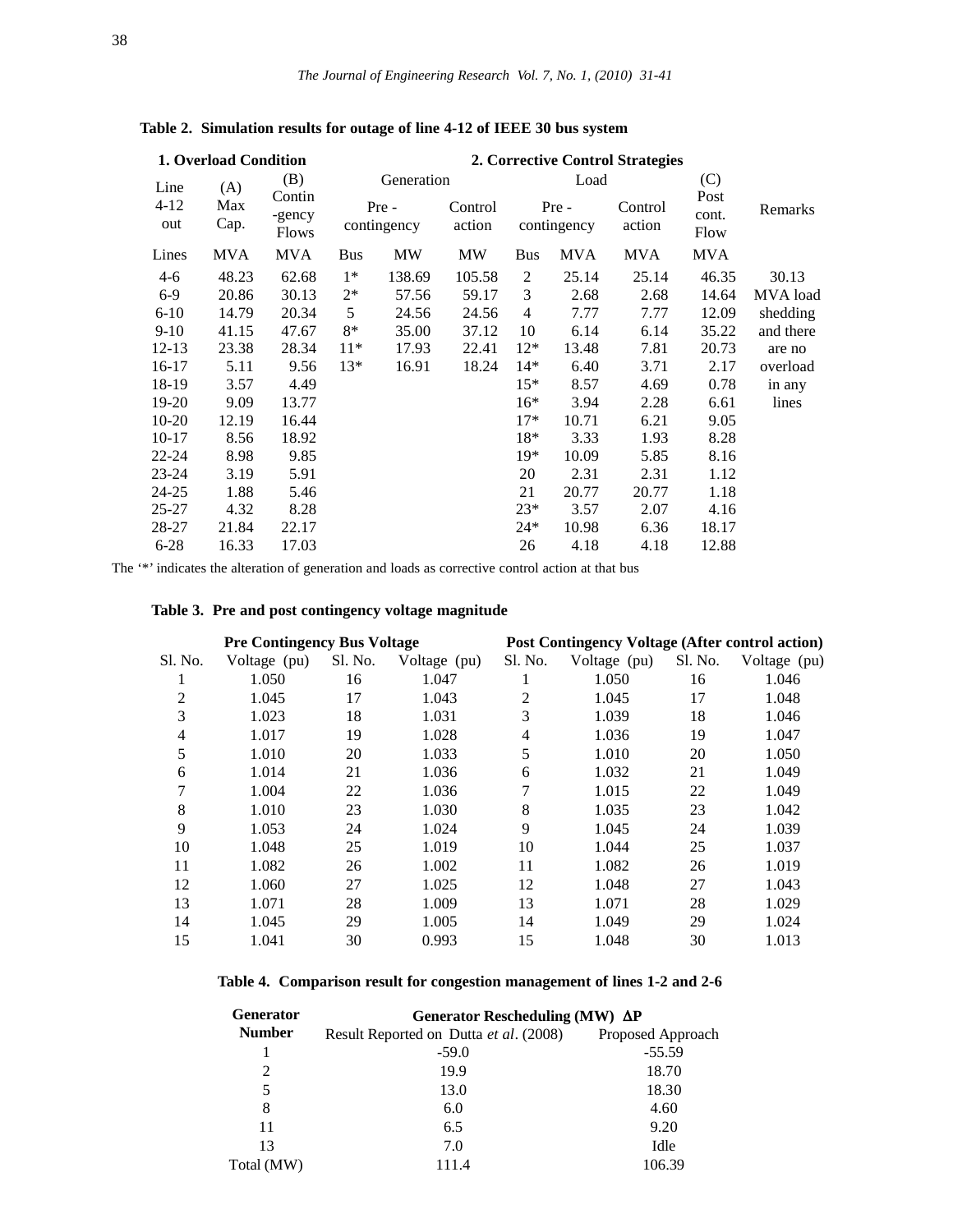### **Table 5. Generators statistical performance for 50 trials**



**a)** GD group  $(G_1, G_2)$  **b)** GI group  $(G_8, G_{11}, G_{13})$ 

**Figure 7. Trial by trial statistical performance for outage of line 4-12**



**Figure 8. Statistical performance of convergence time for outage of line 4-12**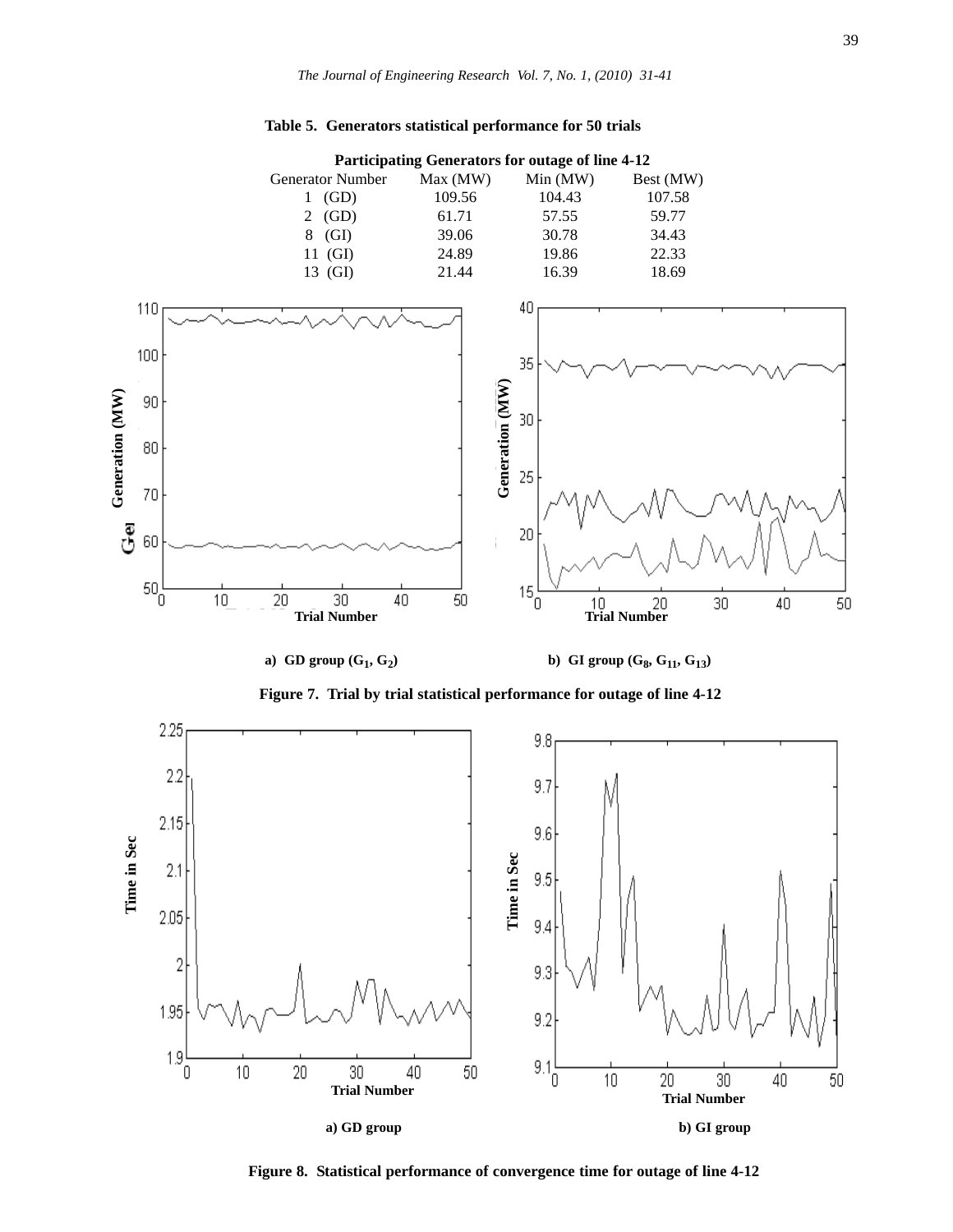# *6.2 Comparison study for overload of line 1-2 and 2-6*

In the IEEE 30 bus systems the lines 1-2 and 2-6 are overloaded. The generator area for the base case is given in Table-1, and the DAG is shown in Fig. 5a. The overload in the lines 2-6 is due to the load demand in the generator areas 5, 8 and 11. The lines 2-6 receive power from generator areas 1 and 2, so the  $GA_1$  and  $GA_2$  are declared as the GD group. The power flows through the lines 2-6 to supply the loads in the generator areas 5, 8, 11 and  $GA_{Com}$ . Generator areas 5, 8, 11 and  $GA_{Com}$  are declared as GI group. The lines 1-2 and 2-6 overloads are removed by rescheduling the generators 1, 2, 5, 8 and 11. The comparison results for overload alleviation by generator rescheduling are given in Table 4.

Before rescheduling lines 1-2 and 2-6 are loaded to 170.04 MVA and 66.79 MVA with respect to their line limit 130 MVA and 65 MVA respectively. After rescheduling the power flows on the lines 1-2 and 2-6 are 129 MVA and 60 MVA reported in Dutta *et al*. (2008) whereas in the proposed approach they are found to be 129.35 MVA and 61.37 MVA respectively.

#### *6.3 Statistical Performance Analysis*

The GD and GI group optimizations are carried out for 50 independent trials for the IEEE 30 bus system. The maximum and minimum generation output, best output obtained, and the maximum number of times for the GD and GI groups, are given in Table 5.

The trail-by-trail statistical performance in respect of generation output and convergence times for the GD and GI groups for outage of lines 4-12 of the IEEE 30 bus system are shown graphically in Figs. 7 and 8 respectively.

From the above results, we observe that the proposed method can alleviate the line overloads due to contingency, in any system within minimal control actions, thereby preventing the cascading of outages, leading to blackout or system collapse.

# **7. Conclusions**

A novel approach to corrective control strategy of generation-rescheduling and/or load shedding with subject to contingencies is presented. Identification of effective generator and/or load buses due to a contingency is achieved using a Direct Acyclic Graph (DAG). The concept of local optimization is utilized, wherein the implementation of control action becomes easy and effective. This enables the operator to quickly select the appropriate number of buses for a good sub-optimal solution. This task is achieved by means of a particle swarm optimization (PSO) method, which provides the best solution with less control decision and actions corresponding to generation and/or load increase/decrease respectively. The solution was sufficient for initiating control actions during an emergency as it protects the system from cascading outages.

### **References**

- Abou El-Ela, A.A., Bishr, M., Allam, S. And El-Sehiemy, R., 2005, "Optimal Preventive Control Actions using Multi-objective Fuzzy Linear Programming Technique," Electric Power Systems Research, Vol. 74, pp. 147-155.
- Bhaskar, G. and Mohan, M.R., 2008, "Security Constrained Economic Load Dispatch using Improved Particle Swarm Optimization Suitable for Utility," Electric Power and Energy System, Vol. 30, pp. 609-613.
- Bialek, J., 1996, "Tracing the Flow of Electricity," IEE Proceedings-Generation Transmission Distribution, Vol. 143(4), pp. 313 - 320.
- Chan, S.M. and Schweppe, F.C., 1997, "Ageneration Reallocation and Load Shedding Algorithm," IEEE Transaction on Power Apparatus and Systems, Vol. PAS-98(1), pp. 26-34.
- Christie,R.D., Wollenberg, B. and Wangensteen, I., 2000, "Transmission Management in the Deregulated Environment," Proceedings of the IEEE, Vol. 88(2), pp.170-195.
- Dutta, S. and Singh, S.P., 2008 , "Optimal Rescheduling of Generators for Congestion Management Based on Particle Swarm Optimization", IEEE Transactions on Power Systems, Vol. 23(4), pp 1560-1569.
- Hazra, J. and Sinha, A. K., 2007, "Congestion Management using Multi-objective Particle Swarm Optimization," IEEE Transaction on Power Systems, Vol. 22(4), pp. 1726 - 1734.
- Kennedy, J. and Eberhart, R., 1995, "Particle Swarm Optimization," Proceeding of IEEE, International Conference in Neural Network, Perth, Austrlia, pp. 1942-1948.
- Kirschen, D., Allan, R. and Strbac, G., 1997, "Contributions of Individual Generators to Loads and Flows," IEEE Transaction on Power Systems, Vol. 12(1), pp. 52-60.
- Medicheral, T.K.P., Billinto, R. and Sachdev, M.S., 1981, "Generation Rescheduling and Load Shedding to Alleviate line Overloads - System Studies," IEEE Transaction on Power Apparatus and Systems, Vol. PAS-100(1), pp. 36-42.
- PSO Tutorial. [Online]. Available: http://www.swarmintelligence.org/tutorials.php
- Ram, D., Srivastava, L., Pandit, M. and Sharma, J., 2007, "Corrective Action Planning using RBF Neural Network," Applied Soft Computing, Vol. 7, pp. 1055- 1063.
- Shandilya, A., Gupta, H. and Sharma, J., 1993, "Method for Generation Rescheduling and Load Shedding to Alleviate Line Overloads using Local Optimization," IEE Proceedings Generation, Transmission and Distribution, Vol. 140(5), pp. 337-342.
- Talukdar, B.K., Sinha, A.K., Mukhopadhyay, S. and Bose, A., 2005, "A Computationally Simple Method for